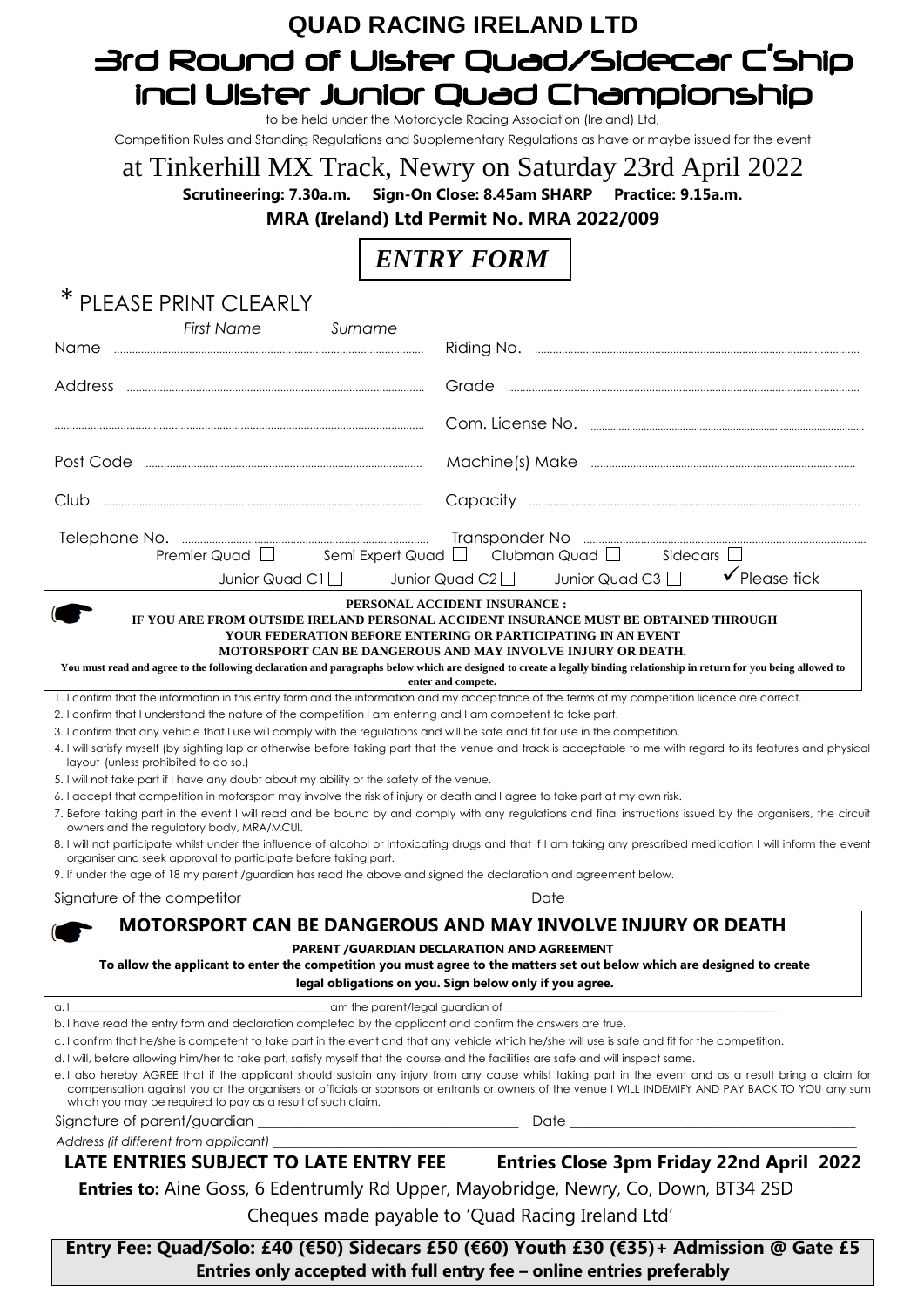## **QUAD RACING IRELAND LTD**

## 3rd Round of Ulster Quad/Sidecar C'Ship incl Ulster Junior Quad Championship

to be held under the Motorcycle Racing Association (Ireland) Ltd,

Competition Rules and Standing Regulations and Supplementary Regulations as have or maybe issued for the event

at Tinkerhill MX Track, Newry on Saturday 23rd April 2022 **Scrutineering: 7.30a.m. Sign-On Close: 8.45am SHARP Practice: 9.15a.m. MRA (Ireland) Ltd Permit No. MRA 2022/009 SUPPLEMENTARY REGULATIONS**

## **1. Jurisdiction**

The event will be held under the Motorcycle Racing Association (Ireland) Ltd Competition Rules and Standing Regulations including any Supplementary Regulations as have or may be issued for the event.

## **2. Eligibility**

The event is open to riders competing on quad, sidecar or solo motorcycles who are holding a current competition license issued by the MRA and MCUI (SC)., A.C.U. or S.A.C.U. & Continental FMN's

### **3. Stewards of the Meeting:**

MRA Steward TBC Club Steward TBC

### **4. Officials**

Clerk of Course Gordon Gilchrist Assistant Clerk of Course TBC Child Protection Officer TBC Chief Flag Marshall/Incident Officer TBC/TBC Secretary of Meeting **Aine Goss** 

6 Edentrumly Rd Upper, Mayobridge, Newry, Co. Down, BT34 2SD

## **5. Events**

PREMIER QUADS incl SEMI EXPERT QUADS 18 MINUTES +1 LAP CLUBMAN QUADS 15 MINUTES +1 LAP SIDECAR ULSTER CHAMP 15 MINUTES +1 LAP JUNIOR QUAD CLASS 1 (50cc OPEN) 7 MINUTES + 1 LAP JUNIOR QUAD CLASS 2 (80cc Standard/100cc OPEN) 9 MINUTES + 1 LAP JUNIOR QUAD CLASS 3 (200cc 2s/250cc 4s) 12 MINUTES + 1 LAP

### **6. Entries**

These must be made on an Official Entry Form completed in every detail and accompanied by the Full Entry Fee. Entry fees will only be returned in the event of the meeting being cancelled. The promoters reserve the right to refuse any entry or to return any entry already received. Entries close on **3.00 p.m. Friday 22nd April 2022**

### **7. Riders Briefing**

All riders should attend the riders briefing for final instructions prior to commencing practice. Social Distancing to be adhered to and face masks worn.

#### **8. Practice**

Drivers must complete at least one lap of the course in practice which will be run in a controlled manner for a period between 9.00 and 11.00am (Approx.)

## **9. Riding in the Paddock**

Riding in the paddock is **not** permitted. Machines must be pushed to the holding area prior to a race & when exiting the circuit riders must dismount their machine & wheel it back to their vehicle